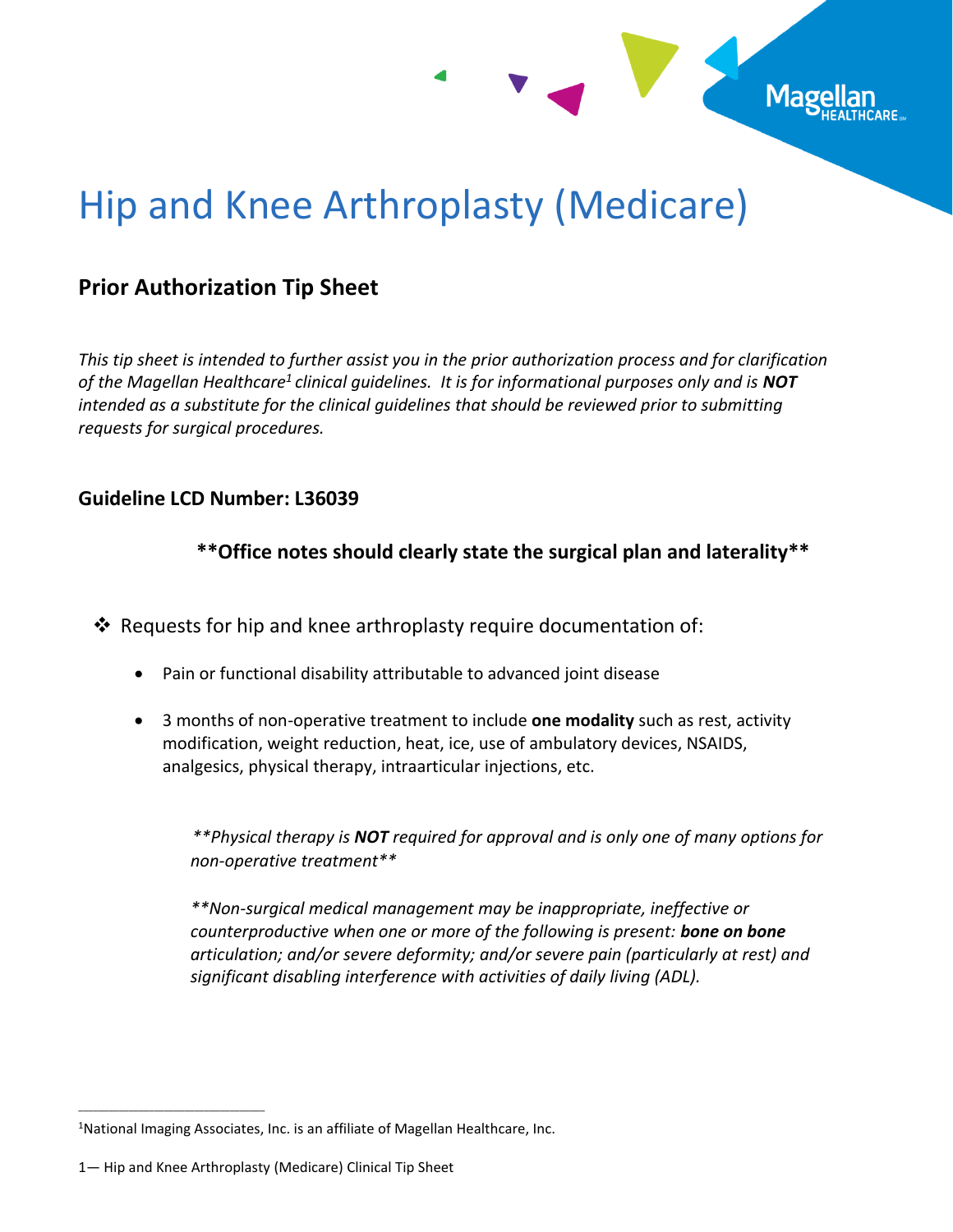- Advanced arthritis of the knee or hip supported by X-ray\* or MRI. The X-ray or MRI should demonstrate **one** of the following:
	- o subchondral cysts;
	- o subchondral sclerosis;
	- o periarticular osteophytes;
	- o joint subluxation;
	- o joint space narrowing;
	- o avascular necrosis;
	- o **or** bone on bone articulations.

If an MRI was performed, the actual radiology report should be provided.

*\*X-rays described as showing "severe", "advanced" or "end-stage" arthritis requires further clarification to include more descriptive terms as stated above.* 

- Two separate requests are required for TKA vs. UKA. (See NIA guideline 315 for additional requirements for UKA approval)
- For members with significant conditions or co-morbidities, the risk/benefit of the TKA or THA should be appropriately addressed in the medical record.

## ❖ **REVISION KNEE ARTHROPLASTY**

Replacement/Revision knee arthroplasty is considered reasonable and necessary for individuals with **one or more** of the following:

- Loosening of one or more component
- Fracture or mechanical failure of one or more components
- Infection
- Periprosthetic fracture of distal femur, proximal tibia or patella
- Progressive or substantial periprosthetic bone loss
- Bearing surface wear with symptomatic synovitis
- Implant or knee misalignment
- Knee stiffness/arthrofibrosis
- Tibiofemoral instability
- Extensor mechanism instability